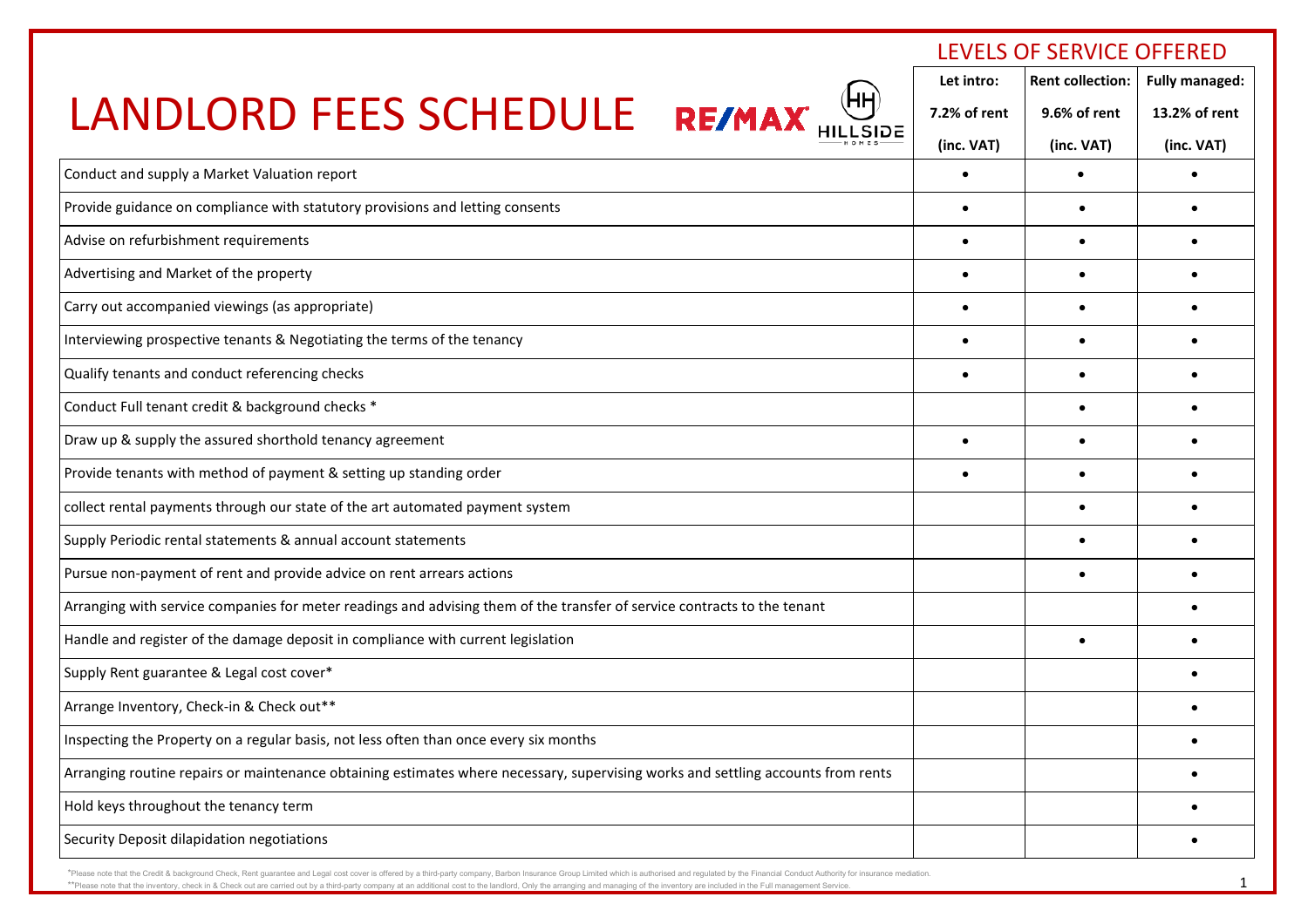# LANDLORD FEES SCHEDULE

ADDITIONAL NON-OPTIONAL FEES AND CHARGES

#### **PRE-TENANCY FEES (ALL SERVICE LEVELS)**

Arranging and facilitating statutory compliance (this is in addition to the costs of the item itself) if not provided on instruction or undertaken by the landlord:

- **Energy Performance Certificate (EPC)** £80 (inc. VAT) per tenancy
- **Gas Safety Certificate (GSR**) £80 (inc. VAT) per tenancy
- **Electrical Installation Condition Report (EICR**) £150 (inc. VAT) per tenancy
- **Portable Appliance Testing (PAT)** £80 (inc. VAT) per Tenancy
- **Legionella Risk Assessment f**rom £90 (inc. VAT) per Tenancy
- **Supply & Installing Smoke alarms and Carbon Monoxide** £120 (inc. VAT) per tenancy
- **Testing Smoke alarms and Carbon Monoxide detectors on the first day of the tenancy** £60 (inc. VAT) per tenancy.
- **Handling local authority licensing application** £120 (inc. VAT) per tenancy.

#### **START OF TENANCY FEES**

**Additional Tenant Referencing Fees:** £120.00 (inc. VAT) per tenant. As Set-up Fees above for additional tenants.

**Guarantor Fees:** £120.00 (inc. VAT) per guarantor. Covering credit referencing and preparing a Deed of Guarantee (or as part of the Tenancy Agreement).

CLIENT MONEY PROTECTION: **INDEPENDENT REDRESS:** 

www.clientmoneyprotect.co.uk



**Permitted Occupier Fees**: £60 (inc. VAT) per permitted occupier. Explaining to any permitted occupier their rights and responsibilities towards the named tenant(s) and landlord.

**Deposit Registration Fees** (where collected):£60 (inc. VAT) per tenancy. Register landlord and tenant details and protect the security deposit with a Government-authorised Scheme. Provide the tenant(s) with the Deposit Certificate and Prescribed Information within 30 days of the tenancy start date.

**Landlord Withdrawal Fees (before move-in)**: £120 (inc. VAT) per tenancy. To cover the costs associated with the marketing, advertising and tenancy set-up should the landlord withdraw from the tenancy before it has started.

#### **INVENTORY SERVICE**

The inventory, Check-in & Check-out services are conducted by an unbiased third party company.

### **Inventory & Check In cost**

 **(Furnished) (Unfurnished)**

 Studio £138 (inc VAT) Studio £132 (inc VAT) 1 Bed £156 (inc VAT) 1 Bed £150 (inc VAT) 2 Bed £168 (inc VAT) 2 Bed £162 (inc VAT) 3 Bed £186 (inc VAT) 3 Bed £162 (inc VAT) 4 Bed £204 (inc VAT) 4 Bed £180 (inc VAT) 5 bed £222 (inc VAT) 5 bed £216 (inc VAT) 6 Bed £240 (inc VAT) 6 Bed £234 (inc VAT)

#### **Check- Out**

| (Furnished)           | (Un-furnished)       |
|-----------------------|----------------------|
| Studio £108 (inc VAT) | Studio £90 (inc VAT) |
| 1 Bed £120 (inc VAT)  | 1 Bed £108 (inc VAT) |
| 2 Bed £132 (inc VAT)  | 2 Bed £120 (inc VAT) |
| 3 Bed £156 (inc VAT)  | 3 Bed £132 (inc VAT) |
| 4 Bed £186 (inc VAT)  | 4 Bed £150 (inc VAT) |
| 5 bed £204 (inc VAT)  | 5 Bed £168 (inc VAT) |
| 6 bed £222 (inc VAT)  | 6 Bed £186 (inc VAT) |

**Accompanied Check-in Fees**: £72 (inc. VAT) per tenancy. Attending the property to welcome the tenant(s), confirm the Inventory and Schedule of Condition, explain the operation of appliances, highlight the location of utility meters, stop-cocks etc. and test that all smoke alarms and carbon monoxide detectors are present and in working order. This is subject to an approved Inventory as above.

#### **DURING TENANCY FEES**

**Additional Property Visits:** £72 (inc. VAT) per visit. Should the landlord request property visits in addition to those within their existing Terms of Business, this covers the costs of attending the property.

**Rent Review Fees:** £72 (inc. VAT) per tenancy. Review rent in accordance with current prevailing market conditions and advise the landlord, negotiate with the tenant(s), direct tenant(s) to make payment change as appropriate, update the tenancy agreement and serve a Section 13 Notice if the tenancy is on a periodic basis.

www.theprs.co.uk